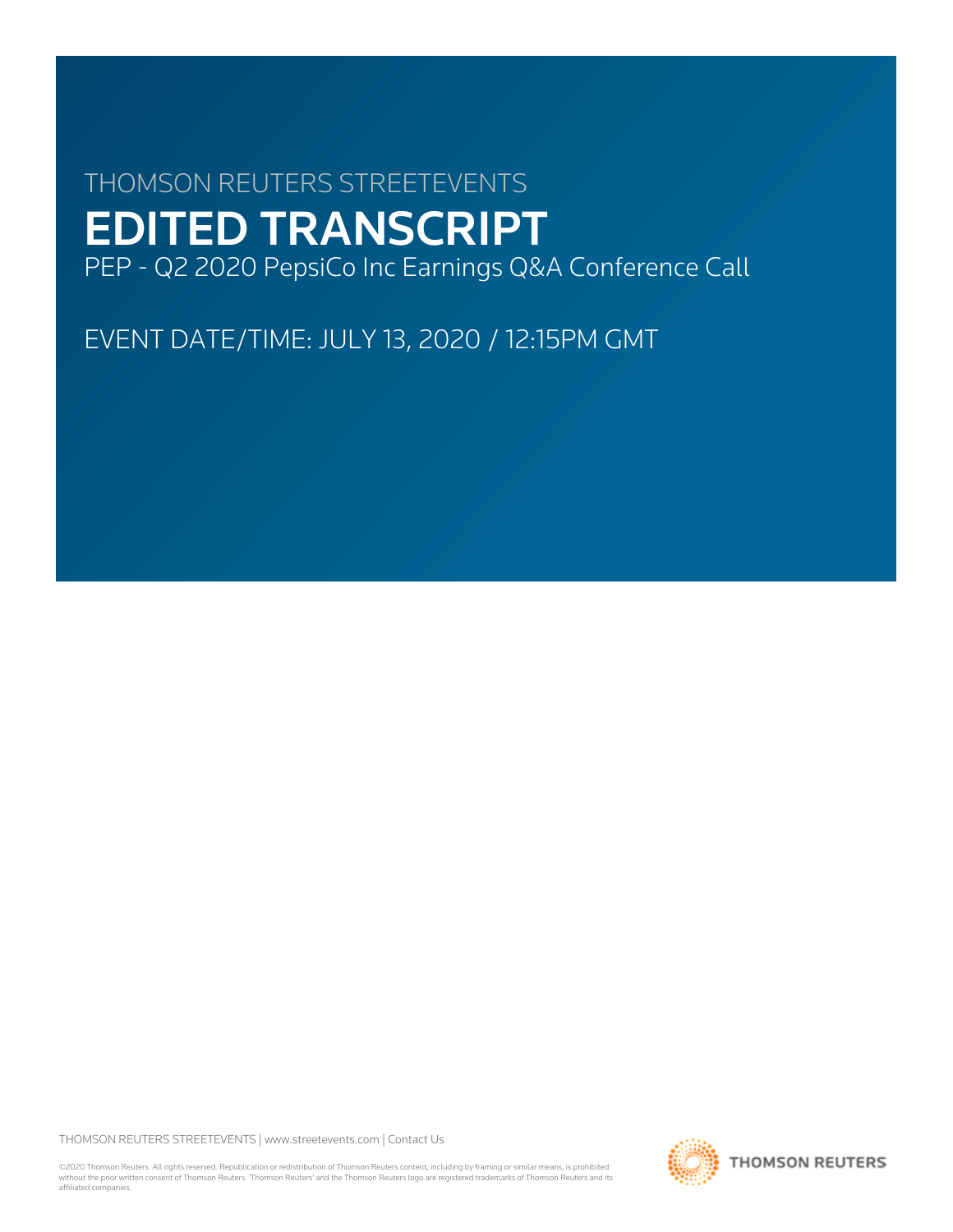### **CORPORATE PARTICIPANTS**

**[Hugh F. Johnston](#page-3-0)** PepsiCo, Inc. - Vice Chairman, Executive VP & CFO **[Ramon Luis Laguarta](#page-2-0)** PepsiCo, Inc. - Chairman & CEO **[Ravi Pamnani](#page-1-0)** PepsiCo, Inc. - SVP of IR

## **CONFERENCE CALL PARTICIPANTS**

**[Andrea Faria Teixeira](#page-4-0)** JPMorgan Chase & Co, Research Division - MD **[Bonnie Lee Herzog](#page-6-0)** Goldman Sachs Group, Inc., Research Division - Research Analyst **[Bryan Douglass Spillane](#page-3-1)** BofA Merrill Lynch, Research Division - MD of Equity Research **[Dara Warren Mohsenian](#page-2-1)** Morgan Stanley, Research Division - MD **[Kevin Michael Grundy](#page-4-1)** Jefferies LLC, Research Division - Senior VP & Equity Analyst **[Lauren Rae Lieberman](#page-7-0)** Barclays Bank PLC, Research Division - MD & Senior Research Analyst **[Laurent Daniel Grandet](#page-8-0)** Guggenheim Securities, LLC, Research Division - Senior Analyst and MD of the Consumer & Retail Team **[Robert Edward Ottenstein](#page-9-0)** Evercore ISI Institutional Equities, Research Division - Senior MD, Head of Global Beverages Research & Fundamental Research Analyst **[Sean Roberts King](#page-10-0)** UBS Investment Bank, Research Division - Equity Research Analyst of Beverages **[Stephen Robert R. Powers](#page-9-1)** Deutsche Bank AG, Research Division - Research Analyst **[Vivien Nicole Azer](#page-6-1)** Cowen and Company, LLC, Research Division - MD & Senior Research Analyst

#### **PRESENTATION**

#### **Operator**

Good morning, and welcome to PepsiCo's Second Quarter Earnings Question-and-Answer Session. (Operator Instructions) Today's call is being recorded and be archived at www.pepsico.com.

<span id="page-1-0"></span>It is now my pleasure to introduce Mr. Ravi Pamnani, Senior Vice President of Investor Relations. Mr. Pamnani, you may begin.

#### **Ravi Pamnani** - PepsiCo, Inc. - SVP of IR

Thank you, operator. I hope everyone has had the chance this morning to review our press release and prepared comments, both of which are available on our website.

Before we begin, please take note of our cautionary statement. We may make forward-looking statements on today's call, including about our business plans and the potential impact of the COVID-19 pandemic on our business. Forward-looking statements inherently involve risks and uncertainties and only reflect our view as of today, and we are under no obligation to update.

When discussing our results, we may refer to non-GAAP measures which exclude certain items from reported results. Please refer to today's earnings release and 10-Q available on pepsico.com for definitions and reconciliations of non-GAAP measures and additional information regarding our results, including a discussion of factors that could cause actual results to materially differ from forward-looking statements.

Joining me today are PepsiCo's Chairman and CEO, Ramon Laguarta; and PepsiCo's Vice Chairman and CFO, Hugh Johnston. (Operator Instructions)

And with that, I will turn it over to the operator for the first question.

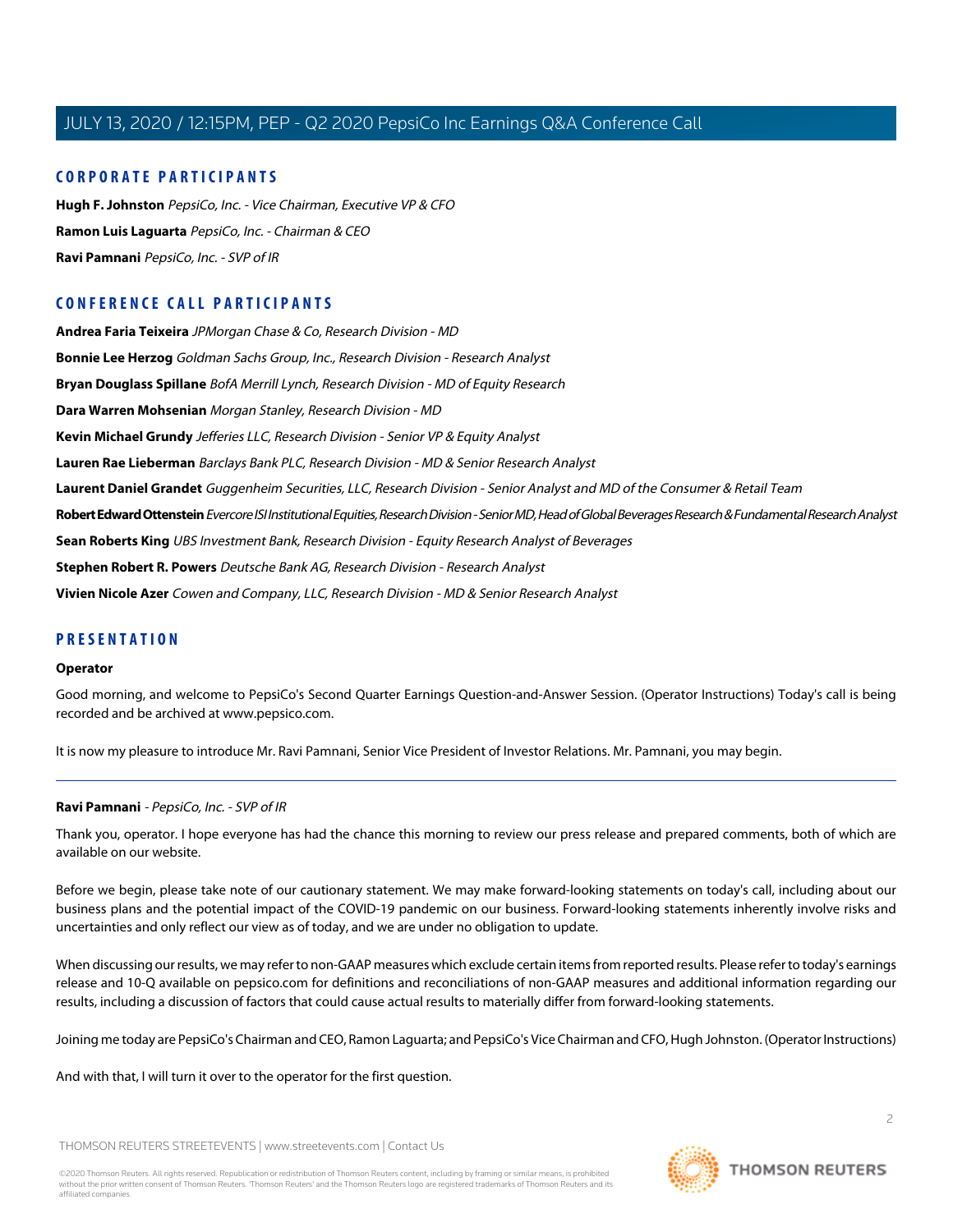## **QUESTIONS AND ANSWERS**

#### **Operator**

<span id="page-2-1"></span>(Operator Instructions) Our first question comes from the line of Dara Mohsenian of Morgan Stanley.

#### **Dara Warren Mohsenian** - Morgan Stanley, Research Division - MD

First of all, the format's very helpful, so kudos to your IR team for sort of pioneering this new format on the Street.

Yes. I was hoping for a bit more color on some of the more volatile areas of your business. You obviously mentioned improvements sequentially within the quarter and guided to the organic sales growth acceleration globally in Q3. So A, can you just give us a better sense of what specifically is driving that? And then B, I was hoping you could spend some time within that just discussing what you're seeing channel-wise in the U.S. beverage business and what you're seeing across snacks and beverages in some of your key emerging markets. Are you expecting pretty linear progress sequentially going forward in terms of improving sales growth and more volatility, particularly with some of the state restrictions cropping back up in the U.S.? And just given the developing market, country performance is pretty divergent in Q2.

#### <span id="page-2-0"></span>**Ramon Luis Laguarta** - PepsiCo, Inc. - Chairman & CEO

Okay. Dara, I hope you're doing well. Listen, let me try, and then Hugh will add some comments as well.

Listen, we're -- as we look around the world, we see a couple of factors that are driving our business. #1, as you can imagine, is overall mobility in the country, and that is by far the #1 factor. And we're monitoring mobility through various means just to understand potential future performance of the business. That's #1.

#2, and that impacts mostly developing market, is the universe of stores that are opened. What we're seeing in developing markets is that when situation -- when the infection goes up in the country, there's about 10% to 15% of the stores that close and sometimes even higher, and that drives a lot of the performance. So that's #2.

#3, obviously, is where do people eat most of their meals? And that's related to whether people are working from home or they're not working from home. And so that's a third factor that is impacting most of the food consumption. So that could be mobility, but then people still have their meals at home.

And so those 3 are the key factors. Obviously, there's a fourth factor I think will be more important going forward, which is disposable income in the economy. And that's related to unemployment and that's related to how much money the governments are putting back into the economy. And that is -- it hasn't impacted the U.S. yet. It is impacting some of the other countries around the world as the governments don't have the muscle to put so much money back into the economy.

So those 4 are probably the most critical kind of factors that impact the business, and that's what we're modeling for various scenarios as we go forward. So that's kind of from a very macro point of view.

Obviously, I said in the last conf call that we had in April that this was not going to be a linear recovery, right? There's going to be a lot of ups and downs. And we're seeing this happening as we speak, right, in the business. You see countries that we thought the pandemic was behind, especially in the Far East, that the pandemic is going back. In very local situations, but still impacting both the actual supply chain and also consumer perception, right?

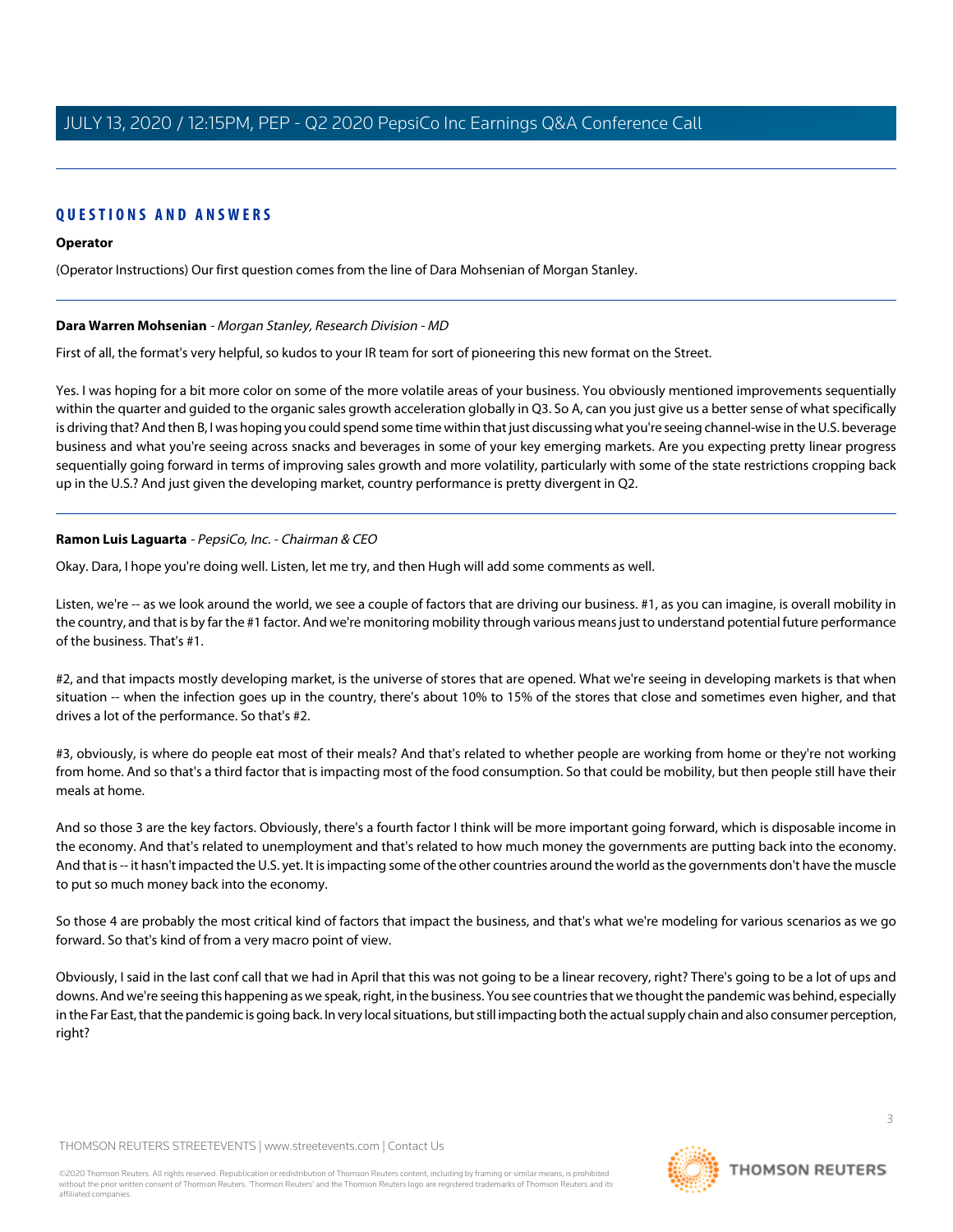We're seeing this here in the U.S., obviously, as we're all familiar with it. So first it was the Northeast, now it's other parts of the country that are being severely impacted by the infection, and that obviously impacts our organization because we operate within a community, right? And obviously, the number of impacted associates in our business is a consequence of the community infection. So that puts a lot of pressure on our supply chain as well.

So hopefully, that gives you a sense of the different variables. And the fact that this is going to be a roller coaster, if you want, going forward, I think we're getting much better at managing our supply chain within this complexity. We're hiring more people. We're training more people. We're making sure that we can maintain the supply chain in any circumstance. But still, it's pretty complex, as you can imagine.

#### **Operator**

<span id="page-3-1"></span>Your next question comes from the line of Bryan Spillane of Bank of America.

#### **Bryan Douglass Spillane** - BofA Merrill Lynch, Research Division - MD of Equity Research

I hope everybody is doing well. So my question is just related to the COVID-related expenses in the quarter. And you were at \$378 million for the quarter. And I think if I've got it right in the 10-Q, about \$224 million of that was employee compensation expense. So I guess as we're trying to frame the size of the expense in the back half of the year, is \$378 million a good run rate?

And as we're looking at the components of this expense, maybe if you could help us just walk through what we should be looking at as recurring for the next 3 or 4 quarters and what might fall off.

#### **Ramon Luis Laguarta** - PepsiCo, Inc. - Chairman & CEO

<span id="page-3-0"></span>Hugh, you want to try out this one?

#### **Hugh F. Johnston** - PepsiCo, Inc. - Vice Chairman, Executive VP & CFO

Yes, happy to. Hey, Bryan. No. Bryan, that's not a good run rate going forward. The number going forward will be less than that. And it will still be substantial, but nowhere near that number.

If you break it into pieces, things like personal protective equipment, that's obviously going to continue. Things like sanitation, that's going to continue. The allowance for doubtful accounts on customers, obviously, is going to be variable depending on what we learn over time and how the customer base responds to the current environment. Frontline and employee costs will still be there, but that number should be moderated pretty significantly going forward.

So we're not kind of getting into piecemeal guidance, but that should give you a little bit of a sense as to the types of things that are going to be ongoing and the types of things that ought to diminish pretty significantly.

#### **Ramon Luis Laguarta** - PepsiCo, Inc. - Chairman & CEO

Yes. Bryan, the most important component, as you can imagine, or factor that impacts this is the number of infected employees that we have, right? And therefore, the guarantee number. I mean, the biggest factor is when you have an employee that is -- that's got the virus or supposed to have the virus, then we quarantine a lot of people. That's the #1 driver of cost. And obviously, that will depend on the evolution of the pandemic in different parts of the world. So right now, Hugh, I think mentioned the different components and how we're thinking about it. But obviously, if the pandemic goes up massively, then that cost will go up.

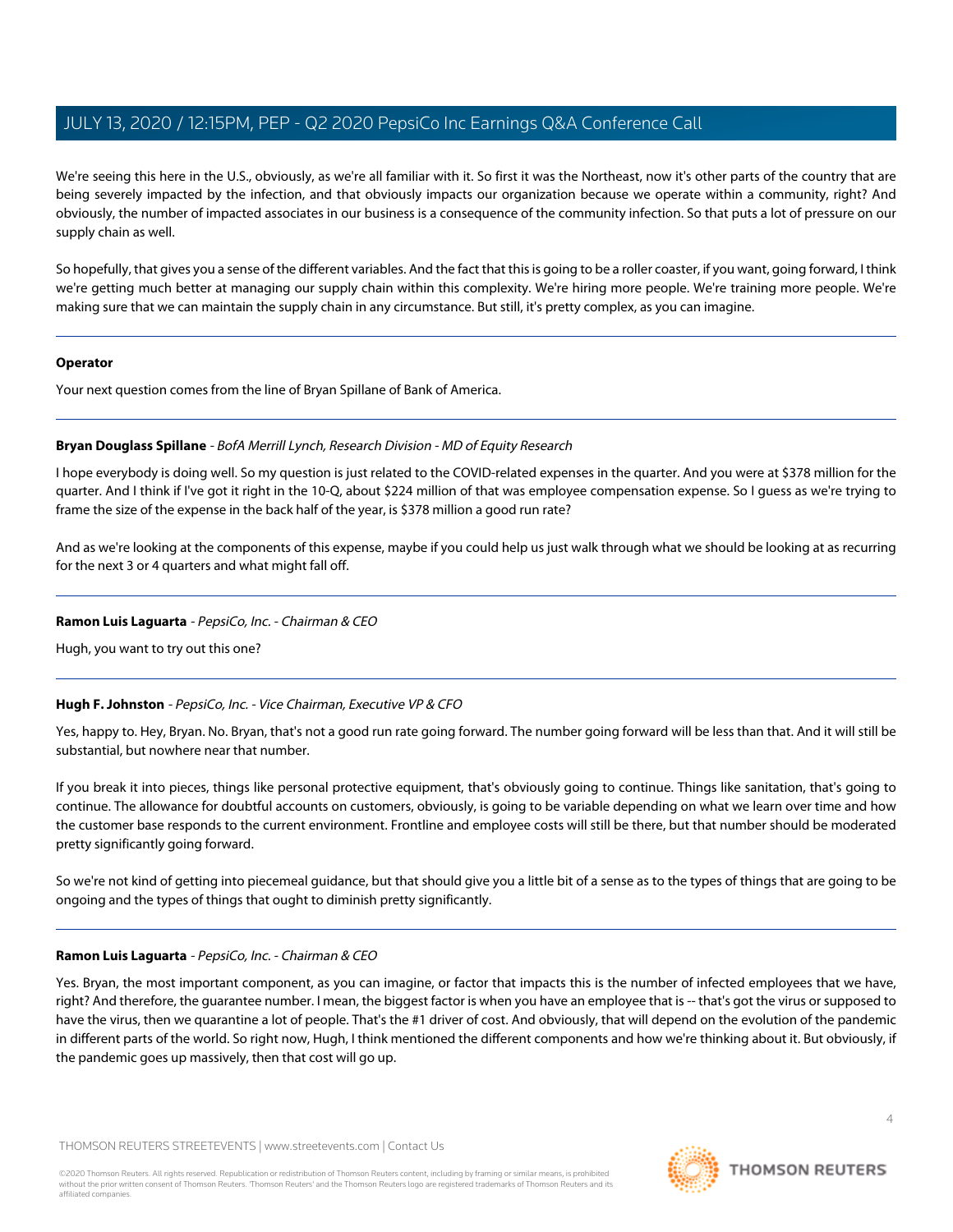#### **Operator**

Your next question comes from the line of Andrea Teixeira of JPMorgan.

#### <span id="page-4-0"></span>**Andrea Faria Teixeira** - JPMorgan Chase & Co, Research Division - MD

I hope you're doing well. And I understand that this is not a straight line. And you comment that, obviously, the emerging markets is the main question mark. But could you help us understand how you left the second quarter in terms of cadence on the on-premises and convenience and gas? And so I'm trying -- just trying to bridge the low single digits in the 3 quarters that you guided for.

#### **Ramon Luis Laguarta** - PepsiCo, Inc. - Chairman & CEO

Andrea, yes. Listen, just to give you a sense of how the different components I was referring to earlier impact the different channels. Obviously, mobility has a very direct correlation with small store sales, right? And in the U.S., it's convenience stores; around the world, it's other channels that play that same role. But we see a big correlation between mobility and convenience store or on-premise -- sorry, small channel performance. Obviously, as we went through the quarter, April was very low consumption in that channel. Second half of May, June was an improvement, substantial improvement in that channel.

The away-from-home channel is much more complex, right? There's a lot of different need states that consumers are going after there. And so there, we saw also an improvement overall throughout the quarter, but still substantially below last year. I mean, like a big number below last year. And also different components of the channel with different levels of performance. So you see channels like transportation still very low, hospitality is still very low, universities closed. You saw restaurants coming back, especially more informal type of restaurants coming back, and more formal restaurants less so. So you see different performances, Andrea, across the different channels.

In terms of geography, China came back pretty quickly, I would say, almost in growth in the last part of the quarter. You saw Europe slower, the comeback of the -- both the kind of the small store channel and the away-from-home channel in Europe was a bit slower. We're seeing it better lately as people are starting to move around Europe and going on vacation to some areas in the South of Europe. So let's see how it evolves now. Obviously, there's less people moving around Europe compared to other years, but it's improved.

In the U.S., we saw an improvement, as I said, in the -- in May, June, in especially everything that had to do with smaller channels. Now let's see how this latest news in the evolution of the pandemic in the South and the West of the country impacts those channels and the decisions that regulators take in terms of protecting the overall community, right?

So that probably gives you a sense of how this is impacting. As we see the pandemic evolving now into Africa, South America, parts of the Middle East, India, we're seeing, obviously, an impact in the traffic in stores, and that drives the business. Now so it's still very fluid. Overall, it's an improvement versus the April time frame, for sure, and that's why we're guiding to a small growth in the Q3.

#### <span id="page-4-1"></span>**Operator**

Your next question comes from the line of Kevin Grundy of Jefferies.

#### **Kevin Michael Grundy** - Jefferies LLC, Research Division - Senior VP & Equity Analyst

I hope that you're doing well. Ramon, I had a strategy-related question for you specifically around market share. Because it certainly seems to be an area of greater emphasis under your leadership, and if I'm not mistaken, also taking on a more prominent role in management incentive structure as well. So with that as context, is that a fair characterization? Number one.

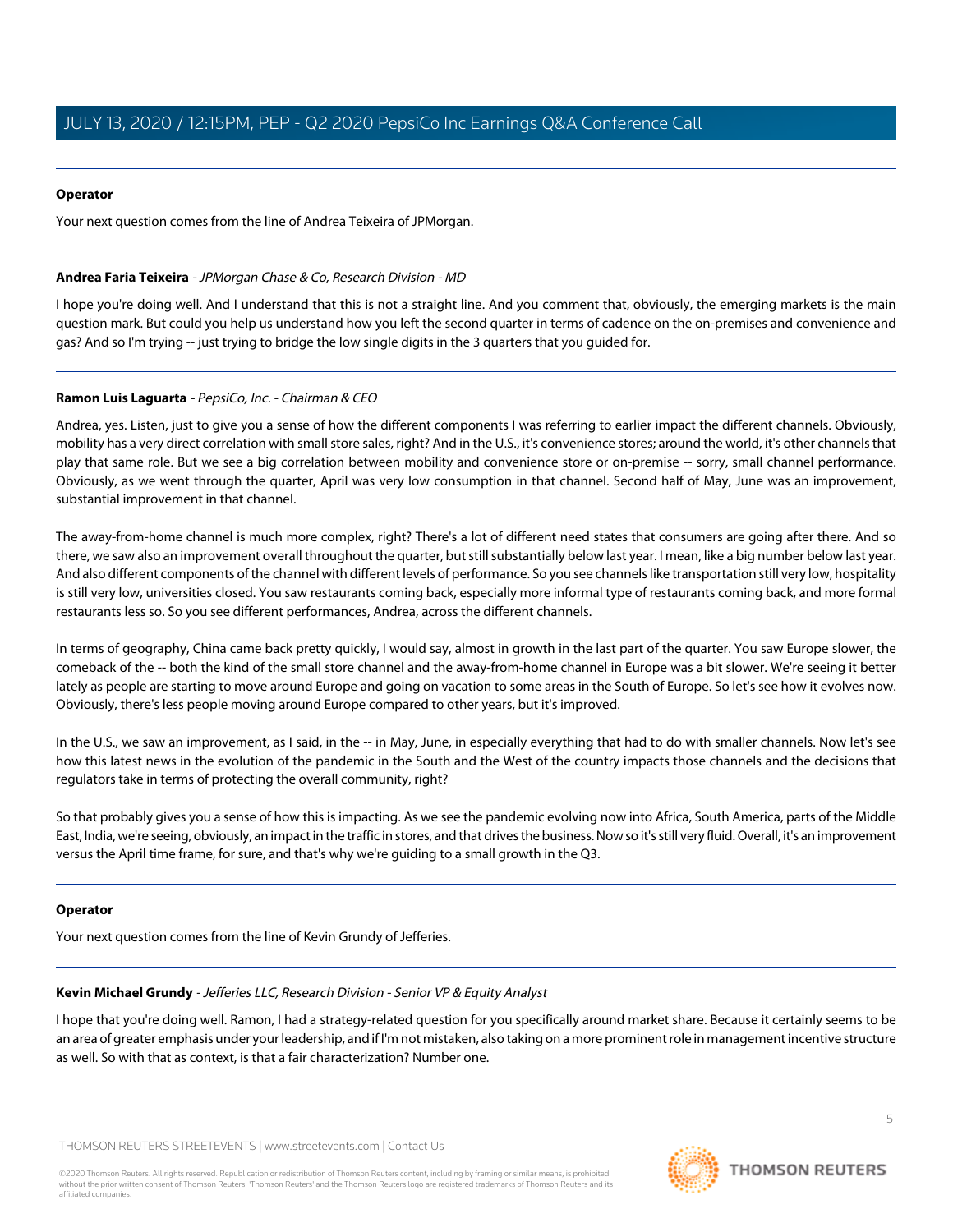If so, how do you drive that behavior? How do you intend to prioritize innovation and premiumization and mix to support market share initiatives? And how do you balance that with the potential risk that this push on market share does not devolve into more promotional pricing? Like particularly North America carbonated soft drinks, where the industry's gotten away from that behavior now for a number of years.

### **Ramon Luis Laguarta** - PepsiCo, Inc. - Chairman & CEO

Thank you, Kevin, and that's a good -- it's a very good question. Yes. Listen, the share of market is being central to our strategy, and it will continue so, right? It has been, during the pandemic, one of the key principles that we have set for ourselves that we're going to try to improve market share.

Obviously, we are trying to develop our market share position in a sustainable way. So it's more related to the strength of our supply chain, the strength of our go-to-market execution, our ability to innovate faster into spaces that we see consumer value, our customer relationships. Those elements that we think are sustainable, the part of our brands, obviously. And you saw us making a lot of investments in '19, both in capacity and infrastructure, in stronger brands. We innovated into new spaces. That's helping us. That's helping us navigate better the current situation, and we'll continue to do so.

There are some spaces in the market that are -- I think will determine the share of market of the future. For example, I think e-commerce, if you see the growth of e-commerce, it is going to be quite strategic, I think. Whoever wins in e-commerce now and is able to capture those families that are trying this e-grocery service for the first time, I think, is going to win those families in the future. So we're investing heavily in trying to be the first in that channel and trying to -- and again, the investments that we made in the last few years, last year in particular, are helping us both from the data availability, the agility of our infrastructure to supply those channels, et cetera. So e-commerce is a key area where we think we can gain market share.

Second is the strength of our DSD system and our ability to service the stores directly, I think is a capability that is quite unique. And it gives us the advantage to keep the supply chain going in spite of all the challenges we're all facing. So that's also an area where we plan to double down. That improves our execution in store and the inventory in store. And that is also a sustainable advantage.

The third one is brands. And we have -- we're seeing consumers going back to brands that they trust. And we have quite a lot in many markets that consumers trust. There's big brands that have been around for some time. We've modernized them. We've kept them relevant to the consumer.

And then we're seeing spaces, like healthier parts of the consumer demand, where we have a lot of beautiful brands as well. And we're investing in those brands, either the Zero propositions in beverages, both Pepsi, Mountain Dew, Gatorade, we're investing a lot in those parts of the portfolio, and they keep growing. And also in snacks with brands like Off the Eaten Path or Smartfood or the all the Simply range or PopCorners or whatever. So there's a lot of spaces where we think that if we invest in those spaces, we're going to capture market share for the future.

The other one we're investing very substantial amounts, and it's working very well for us is SodaStream, right? SodaStream is a beautiful business for this situation we're living today. So we -- consumers don't have to leave their houses. They have perfect choices. We're putting our Pepsi brands in the SodaStream model in Europe, and it's working very well. We're investing in those.

So it's sustainable, long-term market share across multiple parts of the value chain that I think is going to give us a stronger -- is going to make us a stronger company going forward. So that's how we're thinking about share of market and sustainable share of market.

#### **Operator**

Your next question comes from the line of Bonnie Herzog of Goldman Sachs.

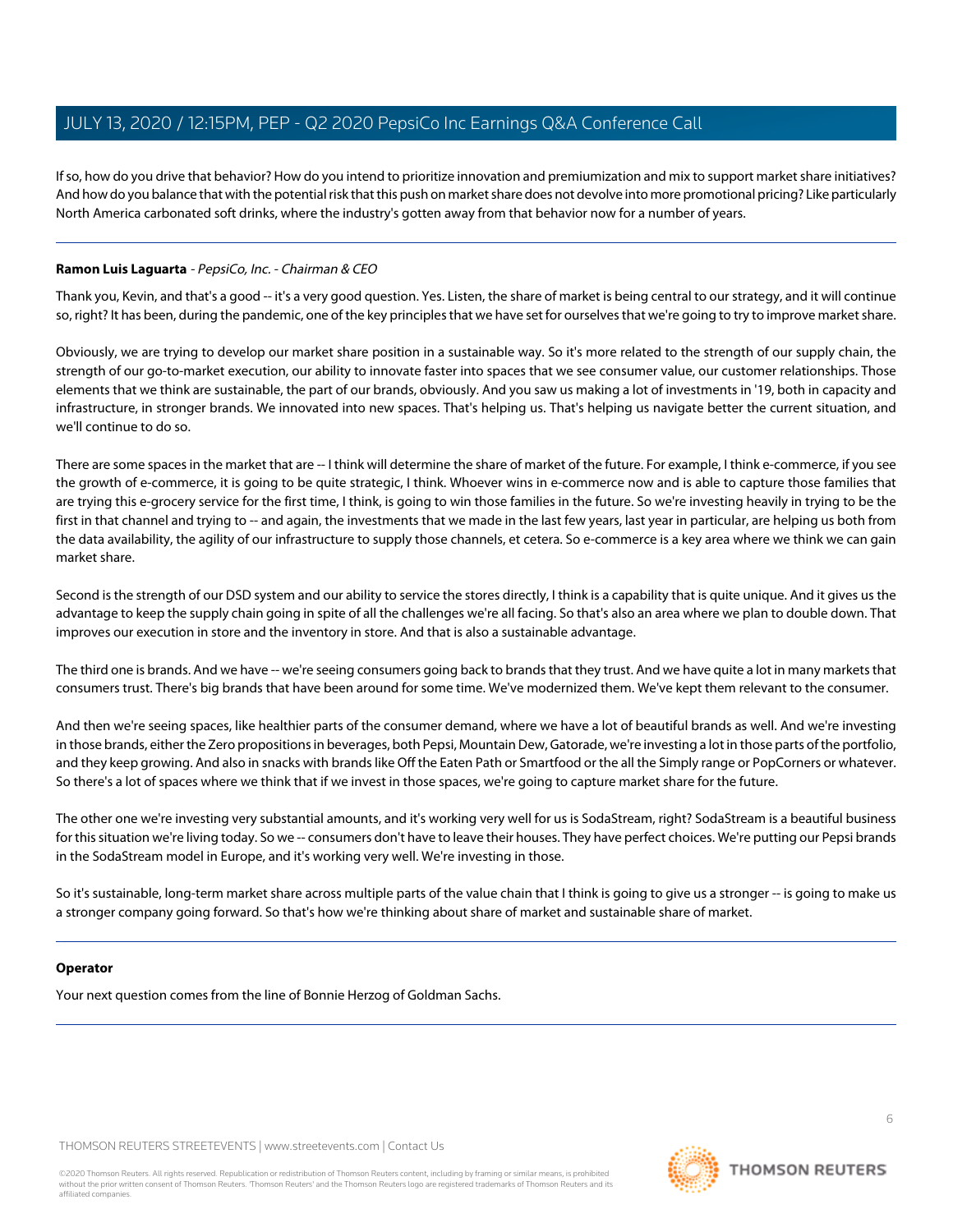#### <span id="page-6-0"></span>**Bonnie Lee Herzog** - Goldman Sachs Group, Inc., Research Division - Research Analyst

I had a question on your price/mix of 1.5% in the quarter, which was better than expected, especially for PBNA, where your price/mix was up 3%. So hoping you could drill down on some of the key drivers of this. I guess I'm trying to understand the strength in your price/mix given the negative channel mix shift and then I assume negative packaging mix. So is the strong price/mix in PBNA a function of lower promos in the quarter? And then really, how sustainable is this positive price/mix going forward, especially in this environment?

#### **Ramon Luis Laguarta** - PepsiCo, Inc. - Chairman & CEO

Hugh, you want a go at this?

#### **Hugh F. Johnston** - PepsiCo, Inc. - Vice Chairman, Executive VP & CFO

Sure. Happy to, Ramon. Yes, price/mix at 1.5% for the company. Obviously, that's a complicated number because it's global and sort of incorporates almost everything.

Going a little bit deeper on PBNA. I think the primary factors were around less promotional depth than what we had seen in the past. So I think frequency is pretty similar, but the depth wasn't quite there. Obviously, supply can -- supply chains were a bit constrained in that regard, so it didn't make sense to go as deep. So I think that's the biggest factor.

#### **Operator**

<span id="page-6-1"></span>Your next question comes from the line of Vivien Azer of Cowen.

#### **Vivien Nicole Azer** - Cowen and Company, LLC, Research Division - MD & Senior Research Analyst

Ramon, I appreciate your commentary around investing behind emerging brands and relevant brands like SodaStream. Just hoping for either you or Hugh to comment on the reduction in nonessential advertising and really just reconciling that. It seems like perhaps the COVID recovery is taking longer than perhaps we would have anticipated when you reported earnings a quarter ago. So just curious to hear how you're thinking about that line item.

#### **Ramon Luis Laguarta** - PepsiCo, Inc. - Chairman & CEO

Advertising is a key component of our strategy and -- Vivien, and it will continue. We're still think that it's critical that we continue to use that lever to drive penetration of the brands and trial and just the image of the brands. So that is -- hasn't changed at all.

There has been a bit of an adjustment, especially in some markets early on in the quarter, because the truth is that the consumer habits changed a lot and we modified some of the A&M decisions. We also have become a bit more selective about the type of A&M that we're doing. And some of the activities that had lower ROI, we're stopping them, and we're putting more money against the initiatives that had more return on investment.

So I think we are -- we become better. And sometimes, a crisis helps to be more selective and to be more impactful and to kind of generate internal momentum against simplification and against focus, against fewer and bigger. And that's what we're trying to do. It's -- as you see from our results, it is working quite well.

Obviously, balance of the year, we continue to invest as we see the consumers moving around and demand for our products starting to be a bit higher. Yes, we'll keep investing. And again, not trying to lose that focus on fewer and bigger and trying to minimize the lower-ROI initiatives that sometimes we have in what is a very large business. So that's how we're thinking about A&M.

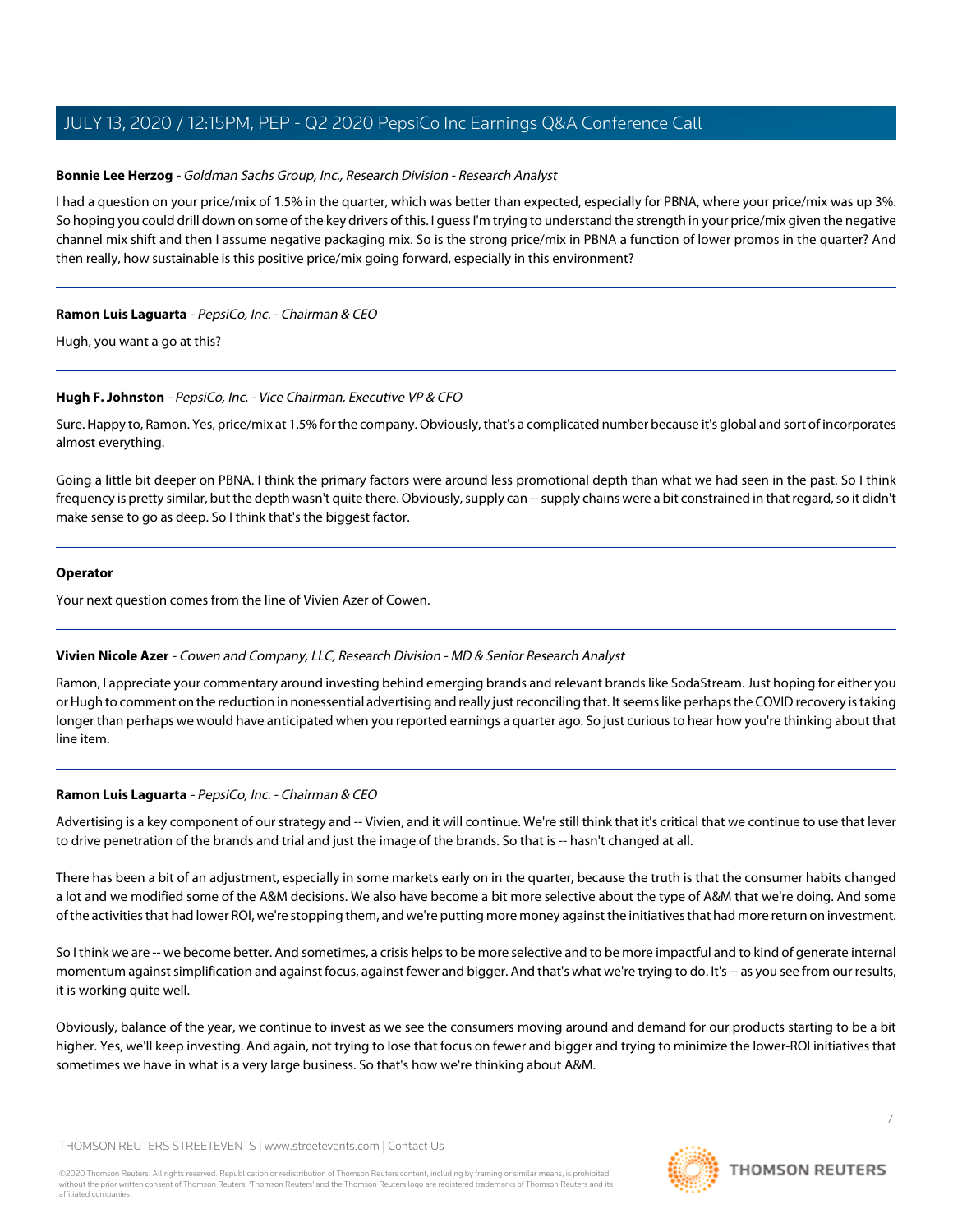Hugh, I don't know if there's anything else from your side.

#### **Hugh F. Johnston** - PepsiCo, Inc. - Vice Chairman, Executive VP & CFO

Yes. The one thing I wanted to add as well, Ramon, is, Vivien, as we've talked about being stronger, part of that has been building some more capability to do A&M in-house. It's got a couple of benefits. One, it improves our speed; and number two, it has proven to be more efficient over time. So we can actually get same or more value for less money, which is obviously a terrific outcome for the company.

#### **Operator**

<span id="page-7-0"></span>Your next question comes from the line of Lauren Lieberman of Barclays.

#### **Lauren Rae Lieberman** - Barclays Bank PLC, Research Division - MD & Senior Research Analyst

Great. I felt like in the prepared remarks, that the tone around kind of cost control and reinvestment was maybe a little bit different than it was 3 months ago. I'd describe it maybe as a little bit more measured. Where last quarter, you were talking about staying on the attack. Of course, still a strong criteria for ROI. And this quarter, we're talking about 0-based mindset, earning your budget.

So I guess by no stretch do I think that you didn't anticipate that the environment was going to be rough. I think that was very clear 3 months ago, and it's remained as such. But what is it that's really changing your thinking in your approach then versus now?

Yes. I just -- it did feel a bit different. Still very proactive, but sort of from a different stance.

#### **Ramon Luis Laguarta** - PepsiCo, Inc. - Chairman & CEO

Yes. Good, Lauren. The idea -- the concept of holistic cost management that we've put early on, I mean, it was early last year as one of the principles of how we would get stronger, it's a capability we've been, I would say, investing and focusing everybody around the company in this concept of holistic cost management. Which basically, it is the concept that you're referring to, which is you earn your budget every year. And we're trying to be much more granular around composition of the budget and what really is required now going forward versus what it was required, let's say, last year or 2 years ago. And going through that process of rethinking the budget every year and reallocating costs against what's going to give us the best return in the year and going forward.

So that capability is there. We're emphasizing it more because, obviously, what we're seeing is that there is a -- it's a challenging time. We're having to put \$500 million of cost in COVID-related expenses. We will have to put some more going forward. So we have to find ways to fund that, and we have to find ways to continue to invest in our brands and our commercial activities to keep growing and gaining market share. So we have to be super selective on where do we put the money in every single line of the P&L.

So we're emphasizing that from the position that every cent has to work for the growth drivers of the company. So that is the principle that we're -- that is being adopted across the organization in every single market.

On the other side, we're seeing that, potentially, as unemployment goes up in several parts of the world, I think companies will have to be much more cautious about, obviously, the resources that we use and how do we use those resources. So I think this capability is going to come very helpful for us. And that's what we're talking about it in the sense of let's be very diligent in how we look at every single line of our budget and how would we reallocate those monies into the highest return on investment growth drivers.

And with that, I think we'll be successful in gaining share of market and driving growth and hopefully flowing that growth back into profits for the sustainability of the company.

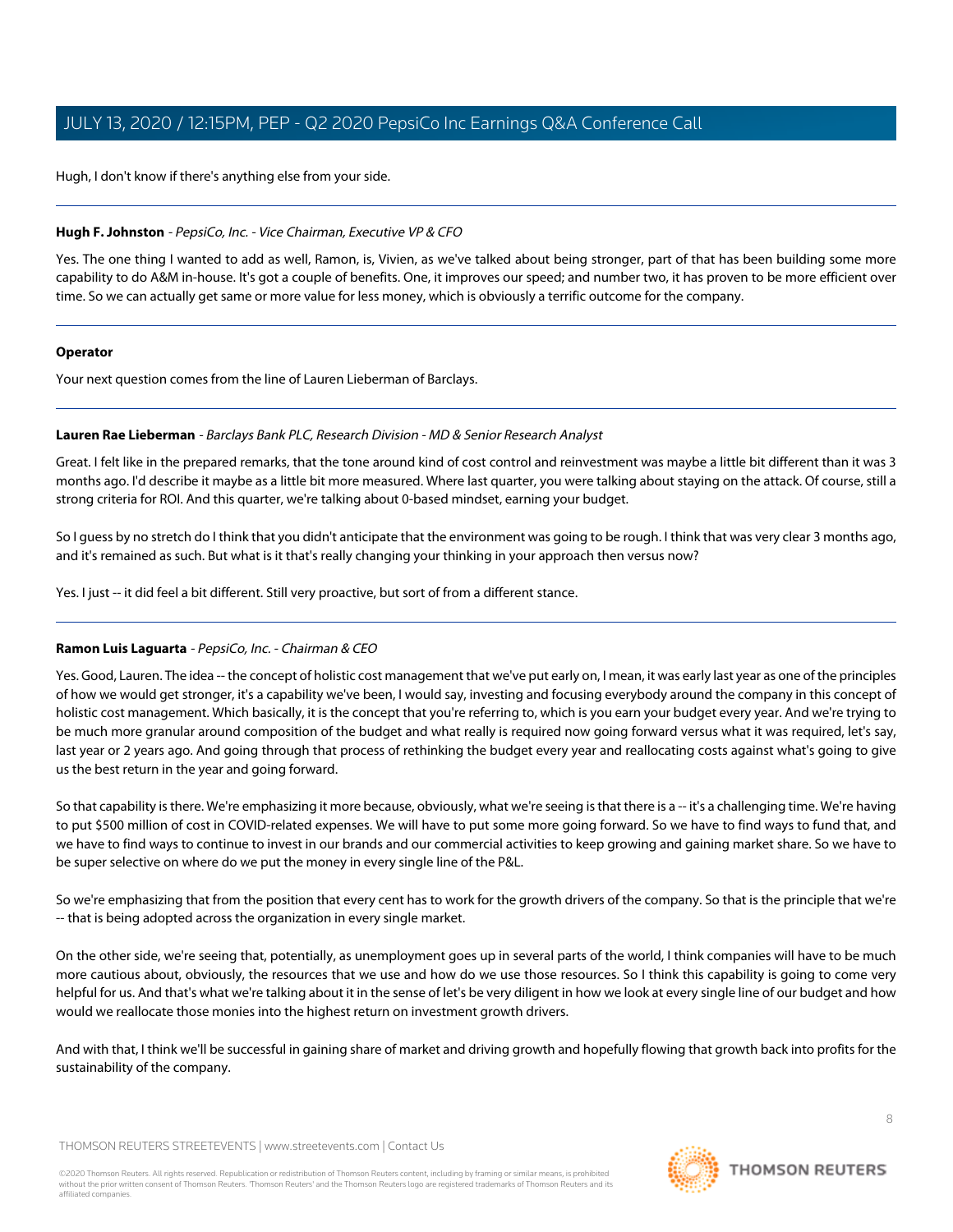#### **Operator**

Your next question comes from the line of Laurent Grandet of Guggenheim.

#### <span id="page-8-0"></span>**Laurent Daniel Grandet** - Guggenheim Securities, LLC, Research Division - Senior Analyst and MD of the Consumer & Retail Team

And first, congratulation on the different, very specific initiatives you are taking to address Black Live Matters.

Like to focus my question on the energy category. In the -- in your prior remarks, you mentioned the Bang business was already almost fully transferred into your system. That was much quicker than most expected, so that's great. Could you please tell us what was the retailers' reaction to the push you are making in the energy category and what they expect from PepsiCo?

And also regarding ROCKSTAR specifically. How long do you think it would take to reenergize the brand?

#### **Ramon Luis Laguarta** - PepsiCo, Inc. - Chairman & CEO

Yes. Laurent, yes, good question. Listen, yes, we're almost completed with the integration of the Bang brand into our selling systems. It's been a complex process because Bang had between 250, 300 distributors across the country. So as you can imagine, the details of that transition has been quite exhausting for Kirk and the beverage team, but they've done a great job of integrating that brand. And also the same with integrating ROCKSTAR in parts of the country that we didn't distribute the brand in the past. So that is -- I would say by the end of July, that will be almost complete and then we're ready to go.

From the customer relationship point of view, I think the customers see us as a very good partner that can bring insight, that can bring activation to the brands, that can bring better store execution, a lot of drivers that we know we can deliver and will drive growth for the category. So I would say the reception from our retail partners has been very positive. And early signals of it is that they're -- we're getting support and that we're executing with good quality.

And it's -- the fact that we have now a full portfolio that has Bang, ROCKSTAR and some of the Mountain Dew brands as an energy offer, it is a positive development for us versus having smaller brands. So we're seeing positive signals. And as we said last call in April, this is very strategic for us. We continue to focus on the 3 components of the strategy, driving, revitalizing ROCKSTAR.

And you will see some news coming out of ROCKSTAR soon, both on the advertising front and the packaging front, reformulation; integrating Bang into our business. And there's distribution opportunities and velocity opportunities in some parts of the country. And then moving Dew with more intentionality into spaces of energy that are not well covered, we think, today and that we can do a better job. Obviously, we continue to be very focused on Starbucks. Starbucks is a critical part of our energy strategy, and Triple Shot, Double Shot are -- is booming, and even more now with people at home.

So we're seeing all those components working for us in the future. We're very optimistic about this part of the business. And certainly, there's a lot of energy in our teams to get it done. And the team is doing a fantastic job, by the way.

#### **Operator**

Your next question comes from the line of Rob Ottenstein of Evercore.

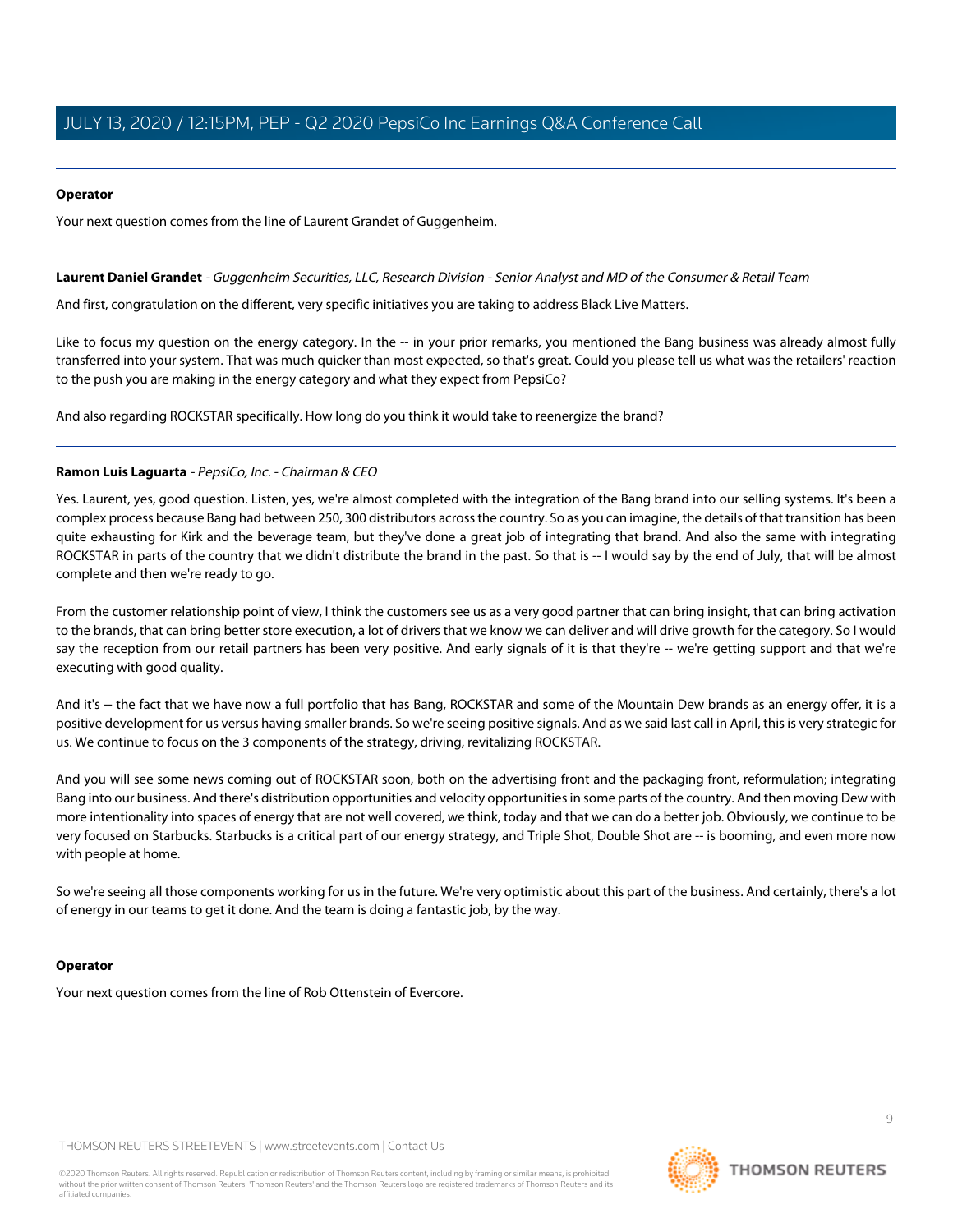<span id="page-9-0"></span>**Robert Edward Ottenstein** - Evercore ISI Institutional Equities, Research Division - Senior MD, Head of Global Beverages Research & Fundamental Research Analyst

Great. So wondering if you could talk a little bit about how your dialogue with retailers has evolved from March through June, July, how that's changed. Maybe also touch on the various things that you are doing to help retailers get through this.

And where things are in terms of shelf sets. A lot of the -- or most of the spring resets never really happened. When do you expect that to happen? And how you look positioned for those?

#### **Ramon Luis Laguarta** - PepsiCo, Inc. - Chairman & CEO

Great. Good question, Robert. Listen, in our principles, and as we started the pandemic, taking care of our associates was priority #1 and taking care of our customers was priority #2, similar to #1. So I think that was the focus of the company, trying to even elevate even more the partnership with our -- with all our customers across any country around the world. And so that is a focus of the teams. I think we've been agile. We've been closer to our partners. We've been transparent with our supply chain challenges in some cases.

But I would say, in general, we're getting very positive comments from our partners on how we are talking to them, helping them to stay in stock and on time, driving business for both and evolving for the future of demand, especially around the space of e-commerce that I mentioned earlier, that is clearly growing at a very fast pace, faster than we had all forecasted about 0.5 year ago. So that's the dynamic.

We've made some choices in our supply chain to -- we've reduced some of the tail of our portfolio. We've discussed that with our partners, retail partners. And we both agreed that it's probably the best thing to do, to eliminate the less -- let's say, the smaller SKUs in the portfolio to maximize the best-selling SKUs and be in stock. As I said earlier, our DSD system, I think, is a fundamental advantage in the way we're able to service our customers. And I think they appreciate that, that we've made the effort, adjusting delivery schedules and increasing delivery schedules to make sure that we keep our brands in stock and we help, obviously, our partners.

So that is the level of the commitment we have with our partners. And I think the dialogue is in a very good space. And I think this situation will give us a strategic relationship with our partners that I think we had in the past, but it's probably at a higher level today.

#### <span id="page-9-1"></span>**Operator**

Your next question comes from the line of Steve Powers of Deutsche Bank.

#### **Stephen Robert R. Powers** - Deutsche Bank AG, Research Division - Research Analyst

Yes. Great. So I know you sped up your R&D processes considerably over the course of time. But as we think about today's consumer behavior relative to just a few months ago and the difficulty of predicting where we'll be in the quarters ahead, how is that impacting how your teams are thinking about new plans and product introductions, even looking out to 2021? Because I think those plans might differ in a world where we're at home versus in a world where we're on the move.

And I guess is there a way to think about that? Or is it that your cycle times on new products at this point are such that you feel like you can keep pace with the change that we're all going through right now?

#### **Ramon Luis Laguarta** - PepsiCo, Inc. - Chairman & CEO

Listen, I think we have improved a lot, as you mentioned. We segmented our innovation processes in different quick-cycle innovations, more lift and shift, more strategic innovation that takes longer. So we have a good segmentation of processes across the company and ways of investing

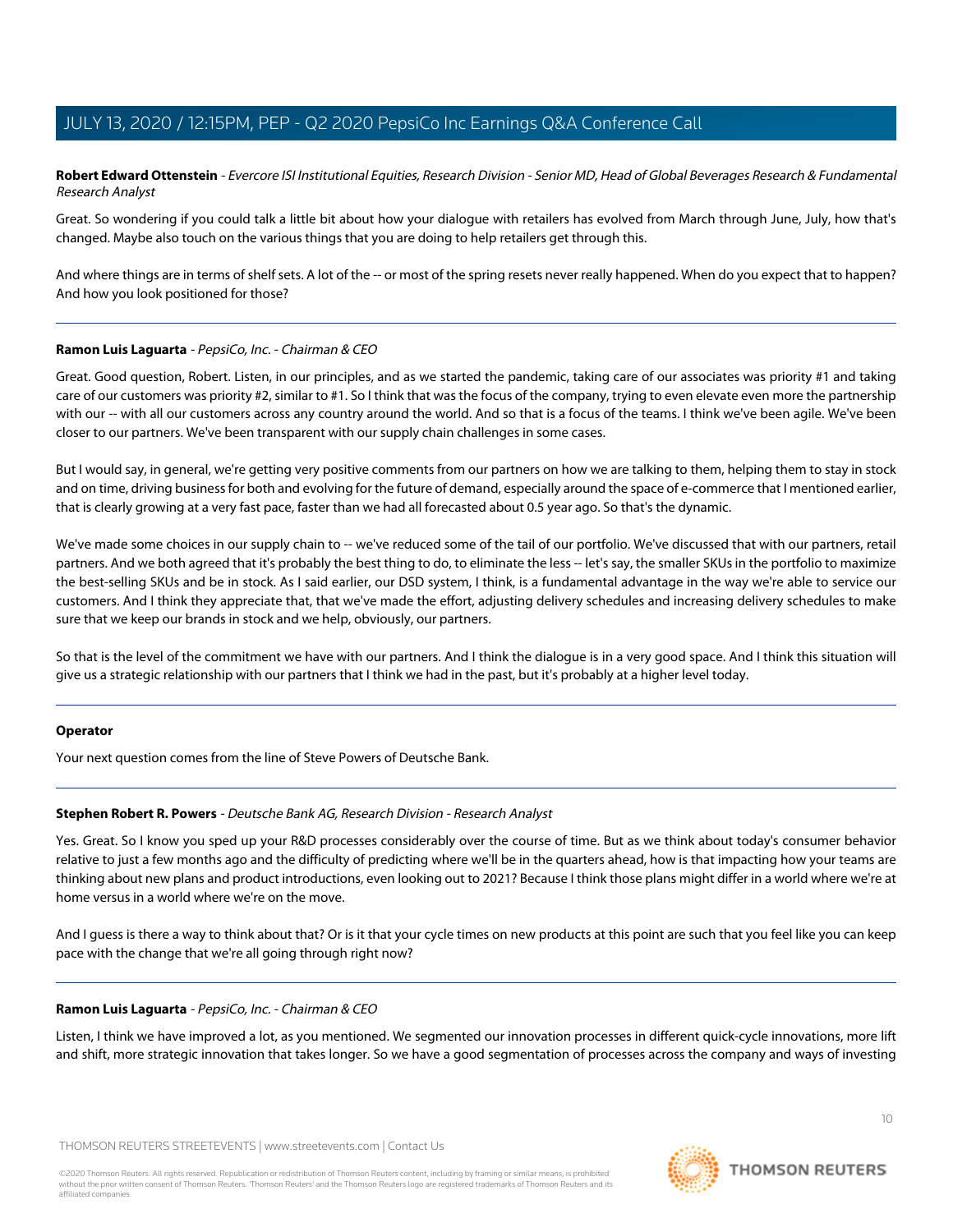and dealing with innovation through different stage, case, approvals and everything related to the size and the velocity that we want from each type of innovation.

The truth is that we're never satisfied enough, right? I mean, so the sense of urgency in anything we do is going up. And I think we have improving innovation and we want to improve even more. So from that point of view, we'll continue to make the adjustments to some of the process required.

In terms of what you're saying, are consumers changing meaningfully some of their needs, and are we adopting quickly enough? I would say there are a few spaces where we're trying to move quickly, immunity being one, and we're seeing that consumers are looking for immunity more. Our juice business is booming, and we think that we can come up with other beverages and even snacks that go against that need.

Our snacks business are being part of meals. We're seeing that, more and more, consumers are cooking more at home. And that means that, obviously, brands like Quaker or some of our Quaker portfolio is being incorporated into meals. But also some of our snacks, like Tostitos, obviously Sabra, and some other brands are being used for meals, right? A Lay's or Ruffles. We're going to obviously move our advertising and our consumer support in terms of giving them recipes and helping them with solutions that kind of go incentivize that habit. So there's a marketing element to this. There's also an innovation element to this in terms of packaging or other solutions that we can help consumers move into that space.

So yes, we're moving quickly. We're never satisfied with our speed of our capabilities. And if you hear the conversations with our internal teams, speed is a key word and we're trying to get better at that. We're trying to be the -- as close as we can to a startup with the scale of a large company. So that is one of our aspirations. And I think it's going to be a long journey of improvement, but we're in the right direction.

#### **Operator**

<span id="page-10-0"></span>Your final question comes from the line of Sean King of UBS.

#### **Sean Roberts King** - UBS Investment Bank, Research Division - Equity Research Analyst of Beverages

Hugh, you mentioned \$3 billion in the full year e-com or roughly 5% of sales. I guess that doubled in North America in the quarter. How much of that is transitory due to the stay-at-home dynamics? Or can some of that continue?

#### **Hugh F. Johnston** - PepsiCo, Inc. - Vice Chairman, Executive VP & CFO

Yes. Sean, happy to get in on that one. A couple of things. One, just to be clear, that \$3 billion number is a retail sales number. It's not a net revenue number for PepsiCo, so you've got to discount it for that.

Number two, that is the great question. Not clear at this point. I think a lot of that will be dependent on how much consumers or shoppers find that the experience is very good for them. Out-of-stocks, obviously, is always going to be a big question for them because if you get a lot of out-of-stocks, you have to go to the store anyway, which sort of defeats the purpose.

And then the other one is, to the degree that they're paying any kind of an up-charge, is, is it worth the money? So don't have a real good projection on that right now. We're prepared for it to stay large, and we can manage that well if it need be the case, both from an execution perspective as well as from a financial perspective. But not clear at this point.

#### **Operator**

Ladies and gentlemen, this concludes our question-and-answer session. I would now like to turn the call back over to Ramon Laguarta for any closing remarks.